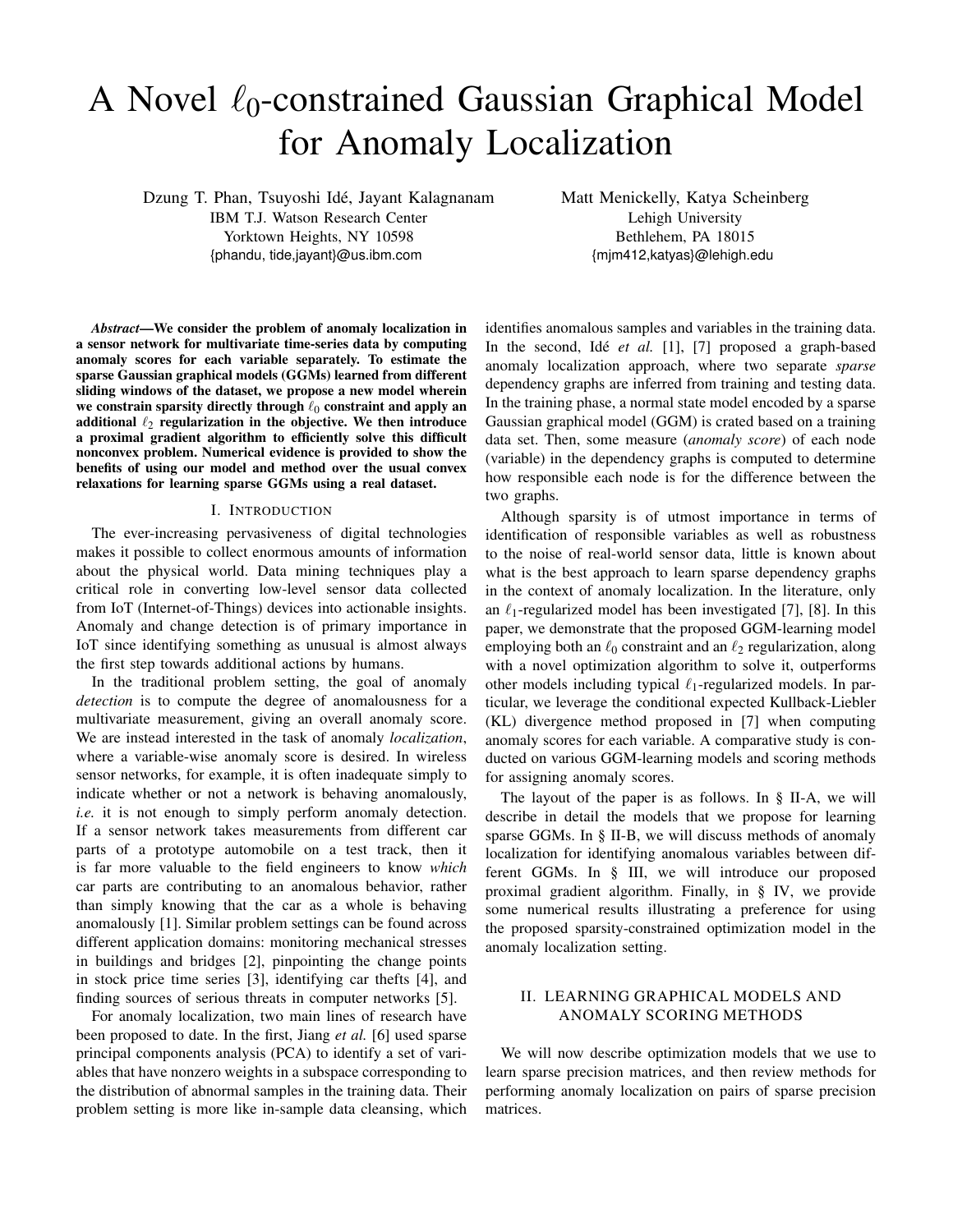## *A. Sparse Graph Learning Models*

Given a sample covariance matrix S, the authors of [7] compute the sparse dependency graph X by solving the  $\ell_1$ regularized maximum likelihood problem, i.e.,

$$
\min_{\mathbf{X}\succ\mathbf{0}} \text{ tr}(\mathbf{S}\mathbf{X}) - \log \det(\mathbf{X}) + \lambda \|\mathbf{X}\|_1, \tag{1}
$$

where  $\|\mathbf{X}\|_1 = \sum_{i,j=1}^n |X_{ij}|$  is the component-wise  $\ell_1$  norm of the matrix **X**, and  $\lambda > 0$  is a regularization parameter to control sparsity. Zeros in the precision matrix  $X$  indicate conditional independence between two variables.

In this section, we propose a new model for estimating sparse graphs. In particular, rather than regularizing an  $\ell_1$  term to control sparsity as in (1), we will directly *constrain* sparsity by specifying a maximally allowable number of nonzeros  $\kappa$ in the optimal solution and add a quadratic penalty

$$
\min_{\mathbf{X}\succ\mathbf{0}} \quad \text{tr}(\mathbf{S}\mathbf{X}) - \log \det(\mathbf{X}) + \frac{\lambda}{2} \|\mathbf{X}\|_F^2
$$
\n
$$
\text{s.t.} \quad \|\mathbf{X}\|_0 \le \kappa,\tag{2}
$$

where  $\lambda > 0$  is once again a regularization parameter and the Frobenius norm term  $\|\mathbf{X}\|_F^2 = \sum_{i,j=1}^n |X_{ij}|^2$  is also referred to as  $\ell_2$  regularization in our paper. We denote by  $\|\cdot\|_0$  the number of nonzeros of the argument, the so-called  $\ell_0$  norm. The  $\ell_0$ constraint guarantees that the solution will admit a certain level of sparsity. The quadratic penalty encourages the capacity of selecting groups in the presence of highly correlated variables [9]. Without the regularization, some entries of the purely  $\ell_0$ constrained model can have relatively large magnitudes. The associated anomaly scores significantly dominate the others, and thus some faulty variables can be overlooked. This is not a desirable property of sparse precision matrices in the context of anomaly localization, even if such matrices yield meaningful sparsity patterns. Hence the  $\ell_2$  regularization term keeps the magnitude of all entries uniformly similar.

We also investigate some other precision matrix estimation models that can be compared with our model (2) in the context of anomaly localization. In the literature, some authors have studied the cardinality-constrained model [10], [11]

$$
\min_{\mathbf{X} \succ \mathbf{0}} \quad \text{tr}(\mathbf{S}\mathbf{X}) - \log \det(\mathbf{X}) \n\text{s.t.} \quad \|\mathbf{X}\|_0 \le \kappa.
$$
\n(3)

We will also consider an  $\ell_1$ -based "elastic net" version for GGM model,

$$
\min_{\mathbf{X}\succ\mathbf{0}} \text{ tr}(\mathbf{S}\mathbf{X}) - \log \det(\mathbf{X}) + \lambda_1 \|\mathbf{X}\|_1 + \lambda_2 \|\mathbf{X}\|_F^2. \tag{4}
$$

We note that among the four models  $(1)-(4)$ , only the  $\ell_1$  model (1) has been applied in learning a sparse GGM for anomaly detection algorithms. We will conduct empirical experiments using all of these models, and show that our  $\ell_0$ based model (2) performs consistently better than the others.

### *B. Methods for Computing Anomaly Score of Each Variable*

We briefly summarize three previously proposed techniques for performing the change analysis, *i.e.* for assigning *anomaly scores* to individual variables to measure the magnitude of their contributions to the observed differences between two sparse dependency graphs from training and testing datasets.

*1) Conditional Expected KL-Divergence [7]:* For the *i*th variable, and for a learned GGM X, let

$$
\mathbf{X} = \left[ \begin{array}{cc} \mathbf{L} & \mathbf{l} \\ \mathbf{l}^\top & \alpha \end{array} \right], \ \mathbf{X}^{-1} = \left[ \begin{array}{cc} \mathbf{W} & \mathbf{w} \\ \mathbf{w}^\top & \beta \end{array} \right]
$$

be permuted such that the last row and column of  $X, X^{-1}$ correspond to the *i*th variable. Then, letting  $X^A$  and  $X^B$  denote the GGMs learned from datasets *A* and *B* respectively, one can show

$$
d_i^{AB} = \mathbf{w}^{A\top} (\mathbf{l}^B - \mathbf{l}^A) + \frac{1}{2} \left[ \frac{\mathbf{l}^{B\top} \mathbf{W}^A \mathbf{l}^B}{\alpha^B} - \frac{\mathbf{l}^{A\top} \mathbf{W}^A \mathbf{l}^A}{\alpha^A} \right] + \frac{1}{2} \left[ \ln \frac{\alpha^A}{\alpha^B} + \beta^A (\alpha^B - \alpha^A) \right].
$$
 (5)

We then define the anomaly score of the *i*th variable as

$$
d_i = \max\left\{d_i^{AB}, d_i^{BA}\right\}.
$$
 (6)

2) Stochastic Nearest Neighbors  $[1]$  : Let  $S^A$  and  $S^B$ denote the sample covariance matrices of datasets *A* and *B* respectively, and let  $S_i^A$ ,  $S_i^B$  denote the *i*<sup>th</sup> columns of  $S^A$  and  $S^B$  respectively. For a sparse GGM  $X^A$  learned for dataset *A*, define an indicator vector associated with the *i*th variable  $I_{A,i}$ coordinate-wise by

$$
[\mathbf{l}_{A,i}]_j = \begin{cases} 1 & \text{if } i \text{ and } j \text{ are adjacent in } \mathbf{X}^A \\ 0 & \text{otherwise.} \end{cases}
$$
 (7)

Then, a measure of the dissimilarity between the neighborhoods of the *i*th variable between the GGMs for *A* and *B*, weighted by the sample covariances of the two datasets, is given by

$$
d_i^{AB} = \left| \frac{\mathbf{I}_{A,i}^\top (\mathbf{S}_i^A - \mathbf{S}_i^B)}{(1 + \mathbf{I}_{A,i}^\top \mathbf{S}_i^A)(1 + \mathbf{I}_{A,i}^\top \mathbf{S}_i^B)} \right| \tag{8}
$$

Symmetrically, we define  $d_i^{BA}$  and then compute an anomaly score  $d_i$  as in (6).

*3) Sparsest Subgraph Approximation:* Given two (sparse) dependency graphs, *e.g.*  $X^A$  and  $X^B$ , consider a graph given by an adjacency matrix  $\Lambda$  defined entrywise by

$$
\Lambda_{ij} = |X_{ij}^A - X_{ij}^B|
$$

The authors of [8] proposed a convex quadratic program

$$
\min_{\mathbf{d}\in\mathbb{R}^n} \mathbf{d}^\top \mathbf{A}_{\mu} \mathbf{d} \quad \text{ s. to } \mathbf{1}_n^\top \mathbf{d} = 1, \mathbf{d} \ge \mathbf{0}_n,\tag{9}
$$

where  $\Lambda_{\mu} = \Lambda + \mu I_n$  is the original matrix  $\Lambda$  with an added scaled identity with  $\mu \geq 0$  sufficiently bounded away from zero to enforce the positive definiteness of  $\Lambda_{\mu}$ . The solution d<sup>∗</sup> to (9) can be interpreted as anomaly scores.

## III. OPTIMIZATION ALGORITHM FOR  $\ell_0$  SPARSE MODELS

This section proposes a proximal gradient algorithm for solving the  $\ell_0$ -constrained problem (2). We will consider a general problem of the form

$$
\min\{f(\mathbf{X}): \mathbf{X} \in \mathbb{R}^{n \times n}, \|\mathbf{X}\|_{0} \leq \kappa, \mathbf{X} \succ \mathbf{0}, \mathbf{X} = \mathbf{X}^{\top}\},\qquad(10)
$$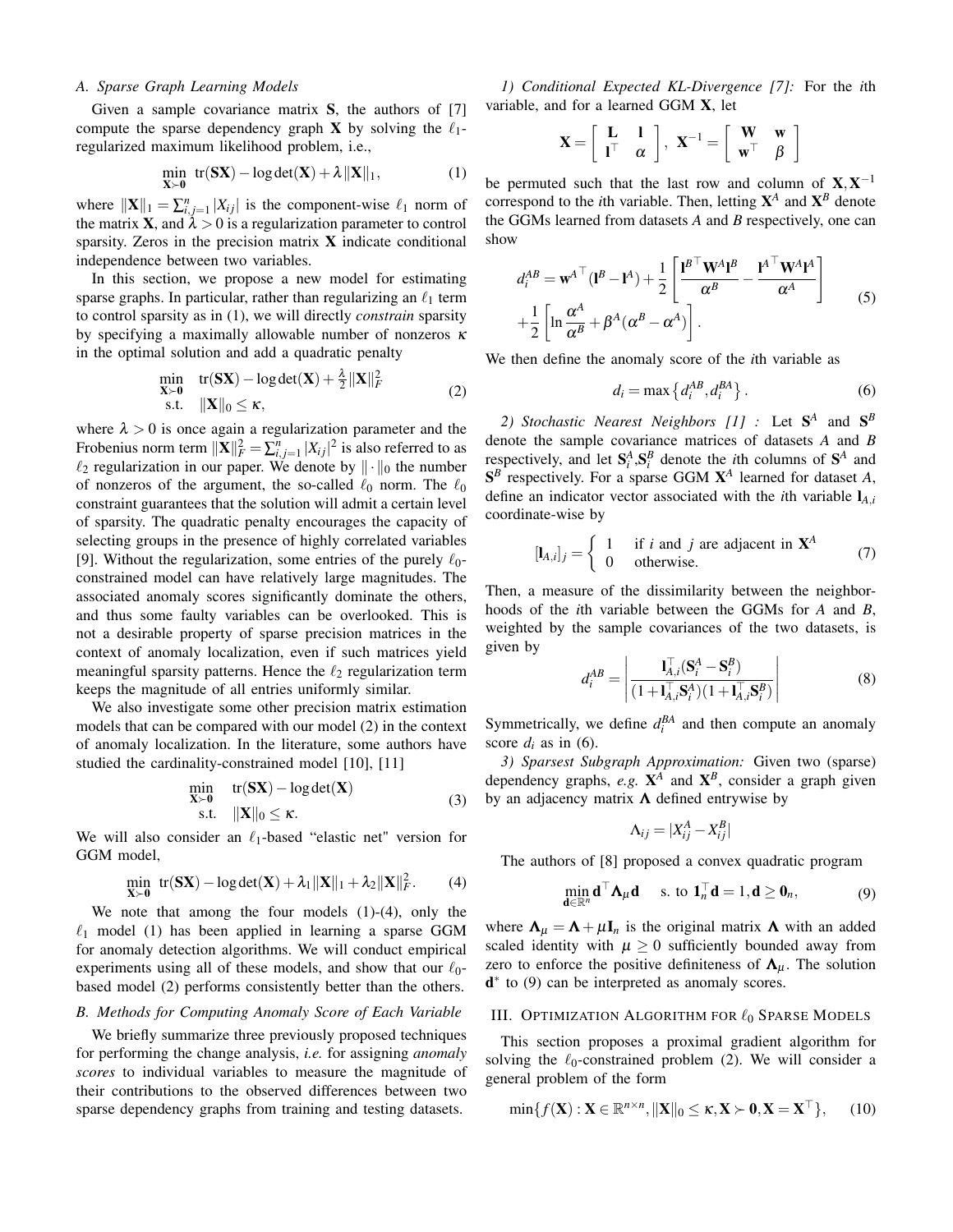where  $f$  is a smooth convex function. We define the sparsity constraint set

$$
\Omega = \{ \mathbf{X} : ||\mathbf{X}||_0 \leq \kappa \}
$$

and the projection operator

$$
P_{\Omega}(\mathbf{X}) = \arg\min_{Y \in \Omega} \|\mathbf{X} - \mathbf{Y}\|_F.
$$

A possible strategy for solving a constrained optimization problem like (10) is to use a proximal gradient method. One issue here is that the constraint set in our problem  $\Omega \cap {\bf{X}} \succ$  $0, X = X^{\top}$  is an intersection of  $\Omega$  and the symmetric positivedefinite (PD) cone without its boundary, making it nonconvex and not closed. In our method, feasibility with respect to membership in  $\Omega$  is handled via projection, while symmetric positive-definiteness of the iterates in ensured through a linesearch procedure.

On each iteration, we begin from a feasible iterate  $X^k$ and then backtrack along the projection arc defined by  $P_{\Omega}(\mathbf{X}^k - \alpha_k \nabla f(\mathbf{X}^k))$ , initializing the stepsize  $\alpha_k > 0$  with a Barzilai-Borwein stepsize [12]. We terminate the backtracking procedure for computing  $X^{k+1}$  once the following conditions (C1) and (C2) are both satisfied:

(C1) A sufficient decrease condition for the objective function value is attained, i.e.

$$
f(\mathbf{X}^{k+1}) \leq f(\mathbf{X}^k) - \frac{\delta}{2} \|\mathbf{X}^{k+1} - \mathbf{X}^k\|_F^2,
$$

for some algorithmic parameter  $\delta > 0$ .

(C2) The next iterate is feasible with respect to the positive definite constraint, i.e.  $X^{k+1} \succ 0$ .

A detailed description of an algorithm for solving (10) is given in Algorithm 1.

As mentioned,  $\Omega$  is a nonconvex set, and as such, the operator *P*<sup>Ω</sup> is generally set-valued, *i.e.* projections are nonunique. It is well-known that a point in  $P_{\Omega}(X)$  can be quickly obtained [13]. Indeed, if  $X \in \mathbb{R}^{n \times n}$ , then  $P_{\Omega}(X)$  is computed by sorting the absolute values of the magnitudes of the  $n^2$ many entries in **X** and setting all but the  $\kappa$  largest values in  $X$  to 0, where ties can be broken arbitrarily. For the sake of convergence, when we compute *P*Ω, ties are not broken arbitrarily, but by a dictionary order on the matrix entries. The dictionary order is chosen in a way to ensure that the projected matrix is symmetric. We remark that as a consequence of sorting  $n^2$  matrix entries, the projection operation can be performed in  $\mathcal{O}(n^2 \log(n))$  time.

## IV. EXPERIMENTAL RESULTS

In this section, we study the empirical performance of the sparse GGMs in Section II-A. Three anomaly scoring method were used: conditional expected KL-divergence [7], stochastic nearest neighbors (NN) [1], and sparsest subgraph approximation (SA) [8]. We use a particular ROC curve and the area under the ROC curve (AUC) as described in [7]. A detailed usage and notations are given in Table I.

# Algorithm 1: Proximal Gradient Algorithm

- 1 Given parameters  $\sigma \in (0,1), \delta > 0, [\alpha_{min}, \alpha_{max}] \subset (0,\infty)$ , an initial feasible point  $X^0$ .
- 2 Set  $k = 0$ . <sup>3</sup> while *some stopping criteria not satisfied* do
- <sup>4</sup> Step 1: BB step size:

 $\mathbf{s}$  | if  $k = 0$  then

6  $\alpha \leftarrow 1$ 

 $7$  else

 $\begin{array}{c|c|c|c|c} \hline \hspace{0.2cm} 8 & \hspace{0.2cm} & \hspace{0.2cm} & \hspace{0.2cm} & \hspace{0.2cm} \alpha \leftarrow \end{array}$  $\min(\alpha_{max}, \max(\alpha_{min}, \frac{\text{tr}((\nabla f(\mathbf{X}^k)-\nabla f(\mathbf{X}^{k-1}))(\mathbf{X}^k-\mathbf{X}^{k-1}))}{\|\mathbf{X}^k-\mathbf{X}^{k-1}\|^2}$ <sup>*N*</sup>
<sup>*K*</sup>−**X**<sup>*k*−1</sup><sup>||2</sup></del>
<sup>*F*</sup>
<sup>*F*</sup>
<sup>*F*</sup>
<sup>*F*</sup>
<sup>*F*</sup>
<sup>*F*</sup>
<sup>*F*</sup>
<sup>*F*</sup>
<sup>*F*</sup>
<sup>*F*</sup>
<sup>*F*</sup>
<sup>*F*</sup>

<sup>9</sup> Step 2: Line search along projection arc  $i_0$   $j \leftarrow 0, \; ls \leftarrow true$  $11$  while  $(ls = true)$  do 12  $\left| \begin{array}{c} \beta_k \leftarrow \sigma^j \alpha \end{array} \right.$  $\mathbf{X}^{k+1} \leftarrow P_{\Omega}(\mathbf{X}^k - \beta_k \nabla f(\mathbf{X}^k))$ 14 **if**  $\left(f(\mathbf{X}^{k+1}) \leq f(\mathbf{X}^{k}) - \frac{\delta}{2} ||\mathbf{X}^{k+1} - \mathbf{X}^{k}||_F^2$  and  $X^{k+1} \succ 0$  then 15 *ls*  $\leftarrow$  false  $_{16}$  else 17 **j**  $j \leftarrow j+1$  $_{18}$  Step 3: Iterate 19  $k \leftarrow k+1$ 

| Graph learning | anomaly score     | symbol                      |
|----------------|-------------------|-----------------------------|
| Eq. $(1)$      | KL divergence (5) | $\ell_1 + \mathsf{KL}$      |
| Eq. $(1)$      | stochastic NN (8) | $\ell_1$ + SNN              |
| Eq. $(1)$      | sparsest $SA(9)$  | $\ell_1$ + SSA              |
| Eq. $(3)$      | KL divergence (5) | $\ell_0 + \mathsf{KL}$      |
| Eq. $(3)$      | stochastic NN (8) | $\ell_0$ + SNN              |
| Eq. $(3)$      | sparsest $SA(9)$  | $\ell_0$ + SSA              |
| Eq. $(2)$      | KL divergence (5) | $\ell_0+\ell_2+KL$          |
| Eq. $(2)$      | stochastic NN (8) | $\ell_0 + \ell_2 +$ SNN     |
| Eq. $(2)$      | sparsest $SA(9)$  | $\ell_0 + \ell_2 +$ SSA     |
| Eq. $(4)$      | KL divergence (5) | $\ell_1+\ell_2+\mathsf{KL}$ |
| Eq. $(4)$      | stochastic NN (8) | $\ell_1+\ell_2+\text{SNN}$  |
| Ea. (4)        | sparsest $SA(9)$  | $\ell_1 + \ell_2 +$ SSA     |

TABLE I: Combination of graph learning methods and anomaly scoring methods.

#### *A. Data Set*

We experimented a real-world dataset to assess the models. The *Sensor Error* data is a 42-dimensional dataset of sensor signals, which comes from several experimental runs with prototype cars. It consists of one run under a normal system operation and two runs under abnormal conditions. The anomalies in the latter two runs are caused by sensor miswiring errors. There are 350 and 360 time series samples respectively for the two abnormal runs and roughly 550 time series samples in the normal reference run. There were two miswired sensors in the anomalous runs known to the experimenters, and hence a good method of anomaly localization should be able to identify these two sensors as faulty. Data was generated by taking pairs